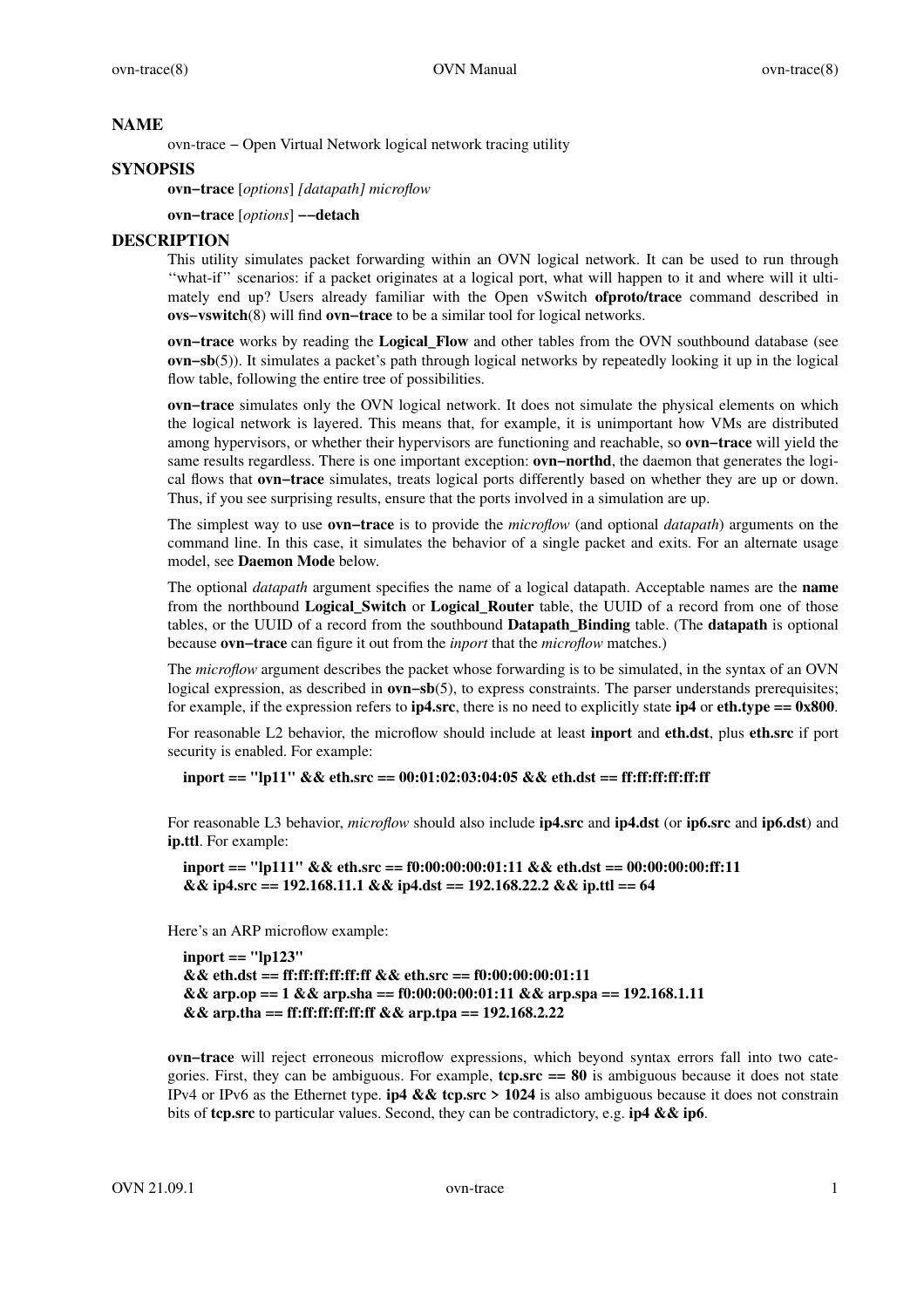## **OUTPUT**

**ovn-trace** supports the three different forms of output, each described in a separate section below. Regardless of the selected output format, **ovn−trace** starts the output with a line that shows the microflow being traced in OpenFlow syntax.

### **Detailed Output**

The detailed form of output is also the default form. This form groups output into sections headed up by the ingress or egress pipeline being traversed. Each pipeline lists each table that was visited (by number and name), the **ovn–northd** source file and line number of the code that added the flow, the match expression and priority of the logical flow that was matched, and the actions that were executed.

The execution of OVN logical actions naturally forms a ''control stack'' that resembles that of a program in conventional programming languages such as C or Java. Because the **next** action that calls into another logical flow table for a lookup is a recursive construct, OVN ''programs'' in practice tend to form deep control stacks that, displayed in the obvious way using additional indentation for each level, quickly use up the horizontal space on all but the widest displays. To make detailed output more readable, without loss of generality, **ovn−trace** omits indentation for ''tail recursion,'' that is, when **next** is the last action in a logical flow, it does not indent details of the next table lookup more deeply. Output still uses indentation when it is needed for clarity.

OVN ''programs'' traces also tend to encounter long strings of logical flows with match expression **1** (which matches every packet) and the single action **next;**. These are uninteresting and merely clutter output, so **ovn−trace** omits them entirely even from detailed output.

The following excerpt from detailed **ovn−trace** output shows a section for a packet traversing the ingress pipeline of logical datapath **ls1** with ingress logical port **lp111**. The packet matches a logical flow in table 0 (aka **ls\_in\_port\_sec\_l2**) with priority 50 and executes **next(1);** to pass to table 1. Tables 1 through 11 are trivial and omitted. In table 19 (aka **ls\_in\_l2\_lkup**), the packet matches a flow with priority 50 based on its Ethernet destination address and the flow's actions output the packet to the **lrp11−attachement** logical port.

```
ingress(dp="ls1", inport="lp111")
−−−−−−−−−−−−−−−−−−−−−−−−−−−−−−−−−
0. ls_in_port_sec_l2: inport == "lp111", priority 50
next(1);
19. ls_in_l2_lkup: eth.dst == 00:00:00:00:ff:11, priority 50
outport = "lrp11−attachment";
output;
```
#### **Summary Output**

Summary output includes the logical pipelines visited by a packet and the logical actions executed on it. Compared to the detailed output, however, it removes details of tables and logical flows traversed by a packet. It uses a format closer to that of a programming language and does not attempt to avoid indentation. The summary output equivalent to the above detailed output fragment is:

```
ingress(dp="ls1", inport="lp111") {
outport = "lrp11−attachment";
output;
...
};
```
### **Minimal Output**

Minimal output includes only actions that modify packet data (not including OVN registers or metadata such as **outport**) and **output** actions that actually deliver a packet to a logical port (excluding patch ports). The operands of actions that modify packet data are displayed reduced to constants, e.g. **ip4.dst = reg0;** might be show as **ip4.dst = 192.168.0.1;** if that was the value actually loaded. This yields output even simpler than the summary format. (Users familiar with Open vSwitch may recognize this as similar in spirit to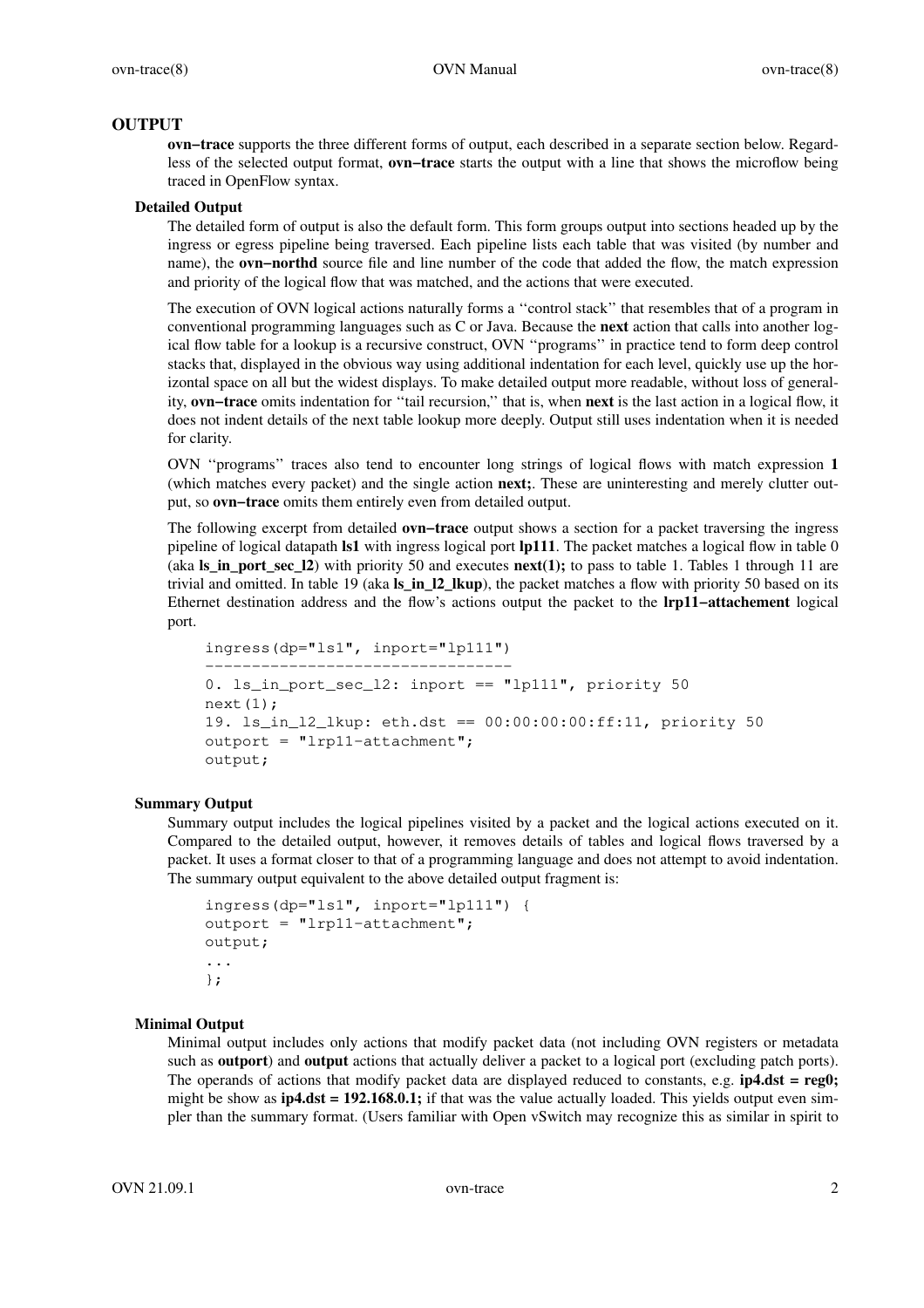the datapath actions listed at the bottom of **ofproto/trace** output.)

The minimal output format reflects the externally seen behavior of the logical networks more than it does the implementation. This makes this output format the most suitable for use in regression tests, because it is least likely to change when logical flow tables are rearranged without semantic change.

## **STATEFUL ACTIONS**

Some OVN logical actions use or update state that is not available in the southbound database. **ovn−trace** handles these actions as described below:

#### **ct\_next**

By default **ovn−trace** treats flows as ''tracked'' and ''established.'' See the description of the **−−ct** option for a way to override this behavior.

#### **ct\_dnat** (without an argument)

Forks the pipeline. In one fork, advances to the next table as if **next;** were executed. The packet is not changed, on the assumption that no NAT state was available. In the other fork, the pipeline continues without change after the **ct\_dnat** action.

### **ct\_snat** (without an argument)

This action distinguishes between gateway routers and distributed routers. A gateway router is defined as a logical datapath that contains an **l3gateway** port; any other logical datapath is a distributed router. On a gateway router, **ct\_snat;** is treated as a no-op. On a distributed router, it is treated the same way as **ct\_dnat;**.

## **ct\_dnat(***ip***)**

**ct\_snat(***ip***)**

Forks the pipeline. In one fork, sets **ip4.dst** (or **ip4.src**) to *ip* and **ct.dnat** (or **ct.snat**) to 1 and advances to the next table as if **next;** were executed. In the other fork, the pipeline continues without change after the **ct\_dnat** (or **ct\_snat**) action.

## **ct\_lb;**

### **ct\_lb(***ip*[**:***port*]...**);**

Forks the pipeline. In one fork, sets **ip4.dst** (or **ip6.dst**) to one of the load-balancer addresses and the destination port to its associated port, if any, and sets **ct.dnat** to 1. With one or more arguments, gives preference to the address specified on **−−lb−dst**, if any; without arguments, uses the address and port specified on **−−lb−dst**. In the other fork, the pipeline continues without change after the **ct\_lb** action.

#### **ct\_commit**

#### **put\_arp**

**put** nd These actions are treated as no-ops.

## **DAEMON MODE**

If **ovn−trace** is invoked with the **−−detach** option (see **Daemon Options**, below), it runs in the background as a daemon and accepts commands from **ovs−appctl** (or another JSON-RPC client) indefinitely. The currently supported commands are described below.

## **trace** [*options*] [*datapath*] *microflow*

Traces *microflow* through *datapath* and replies with the results of the trace. Accepts the *options* described under **Trace Options** below.

**exit** Causes **ovn−trace** to gracefully terminate.

### **OPTIONS**

**Trace Options**

**−−detailed**

## **−−summary**

## **−−minimal**

These options control the form and level of detail in **ovn−trace** output. If more than one of these options is specified, all of the selected forms are output, in the order listed above, each headed by a banner line. If none of these options is given, **−−detailed** is the default. See **Output**, above, for a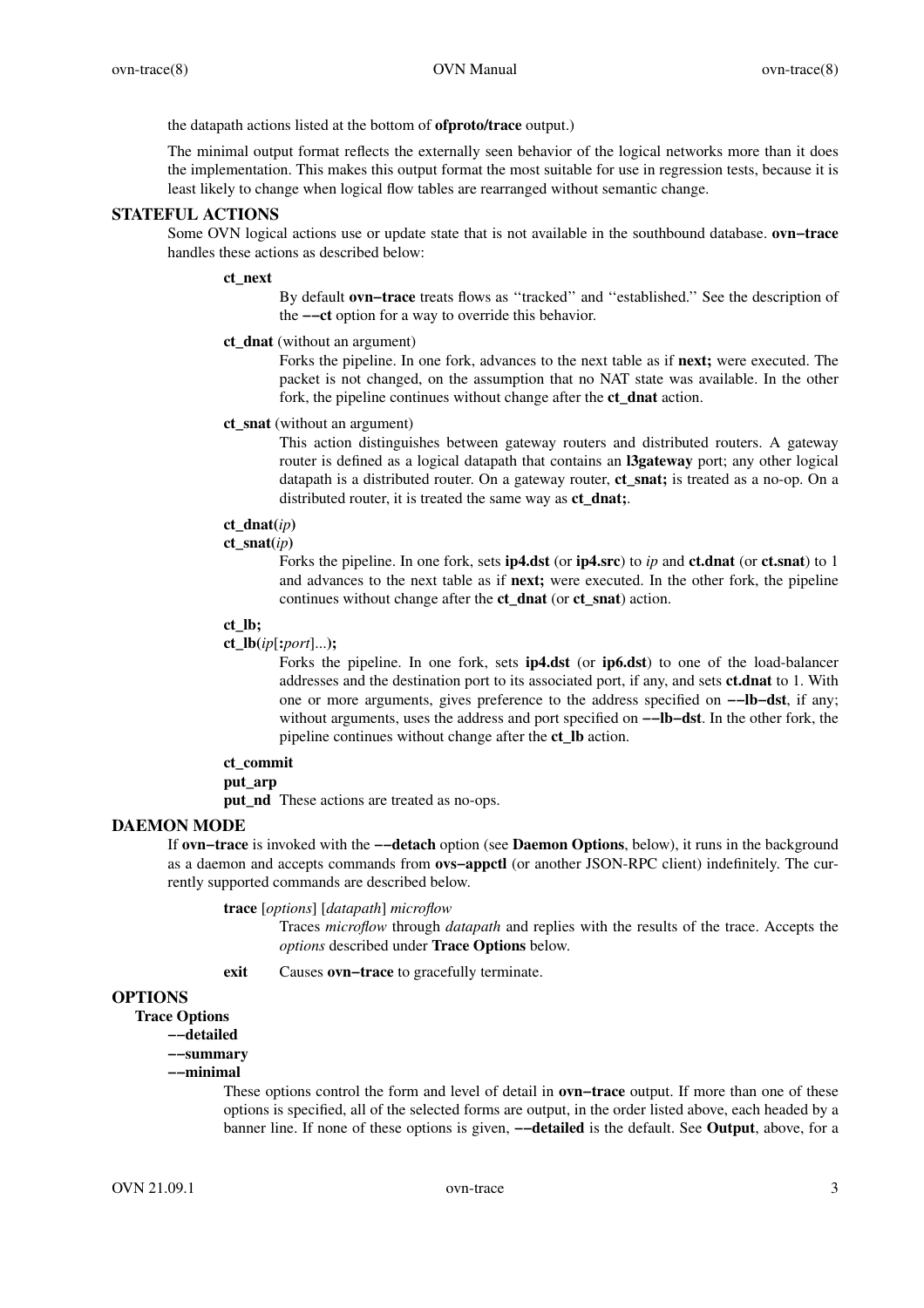description of each kind of output.

- **−−all** Selects all three forms of output.
- **−−ovs**[**=***remote*]

Makes **ovn−trace** attempt to obtain and display the OpenFlow flows that correspond to each OVN logical flow. To do so, **ovn−trace** connects to *remote* (by default, **unix:/br−int.mgmt**) over Open-Flow and retrieves the flows. If *remote* is specified, it must be an active OpenFlow connection method described in **ovsdb**(7).

To make the best use of the output, it is important to understand the relationship between logical flows and OpenFlow flows. **ovn−architecture**(7), under **Architectural Physical Life Cycle of a Packet**, describes this relationship. Keep in mind the following points:

- **ovn−trace** currently shows all the OpenFlow flows to which a logical flow corresponds, even though an actual packet ordinarily matches only one of these.
- Some logical flows can map to the Open vSwitch "conjunctive match" extension (see **ovs−fields**(7)). Currently **ovn−trace** cannot display the flows with **conjunction** actions that effectively produce the **conj\_id** match.
- Some logical flows may not be represented in the OpenFlow tables on a given hypervisor, if they could not be used on that hypervisor.
- Some OpenFlow flows do not correspond to logical flows, such as OpenFlow flows that map between physical and logical ports. These flows will never show up in a trace.
- When **ovn−trace** omits uninteresting logical flows from output, it does not look up the corresponding OpenFlow flows.
- **−−ct=***flags*

This option sets the **ct\_state** flags that a **ct\_next** logical action will report. The *flags* must be a comma- or space-separated list of the following connection tracking flags:

- **trk**: Include to indicate connection tracking has taken place. (This bit is set automatically even if not listed in *flags*.
- **new**: Include to indicate a new flow.
- est: Include to indicate an established flow.
- **rel**: Include to indicate a related flow.
- **rpl**: Include to indicate a reply flow.
- inv: Include to indicate a connection entry in a bad state.
- **dnat**: Include to indicate a packet whose destination IP address has been changed.
- **snat**: Include to indicate a packet whose source IP address has been changed.

The **ct\_next** action is used to implement the OVN distributed firewall. For testing, useful flag combinations include:

- **trk,new**: A packet in a flow in either direction through a firewall that has not yet been committed (with **ct\_commit**).
- trk, est: A packet in an established flow going out through a firewall.
- trk,rpl: A packet coming in through a firewall in reply to an established flow.
- trk, inv: An invalid packet in either direction.

A packet might pass through the connection tracker twice in one trip through OVN: once following egress from a VM as it passes outward through a firewall, and once preceding ingress to a second VM as it passes inward through a firewall. Use multiple **−−ct** options to specify the flags for multiple **ct\_next** actions.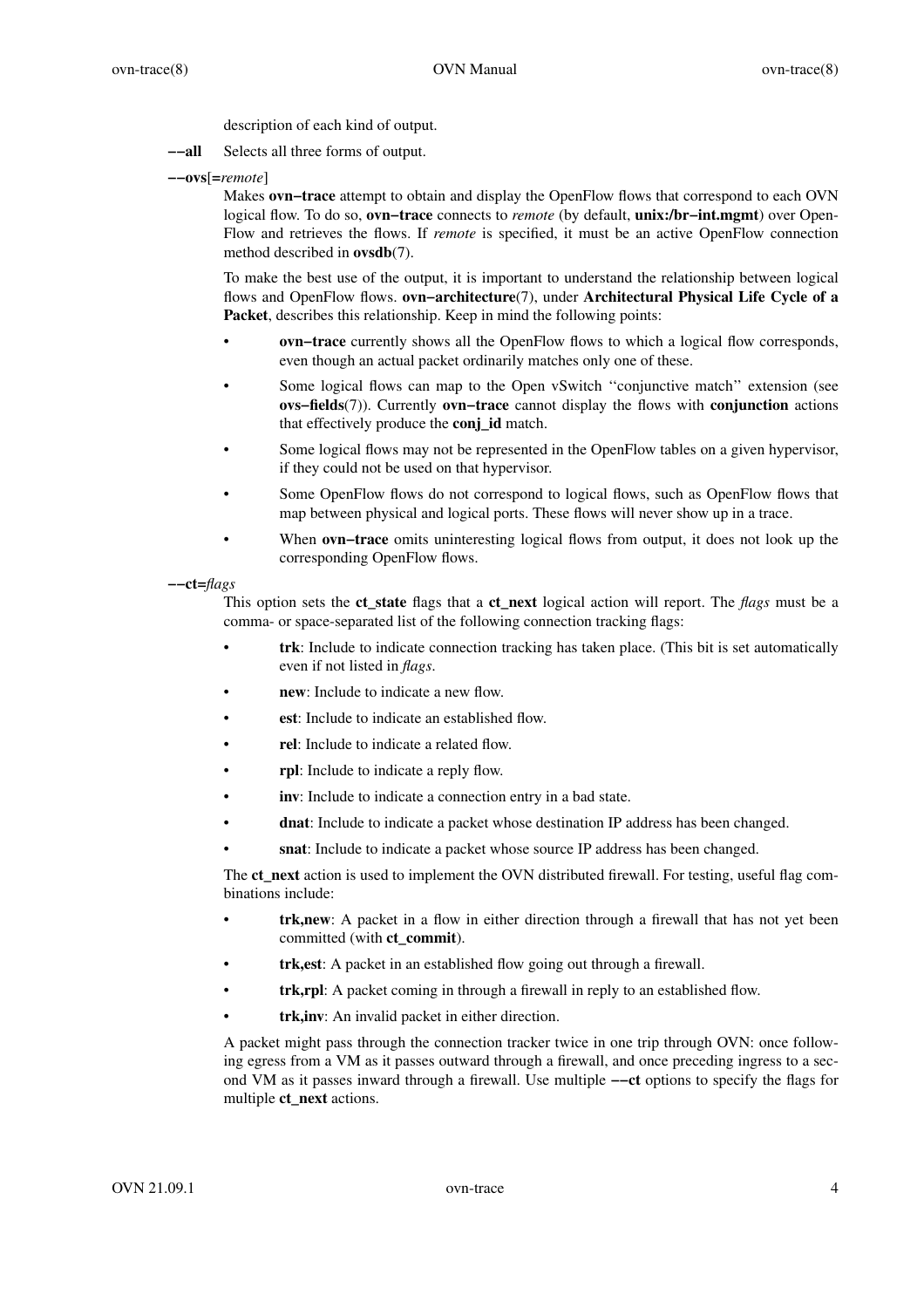When **−−ct** is unspecified, or when there are fewer **−−ct** options than **ct\_next** actions, the *flags* default to **trk,est**.

**−−lb−dst=***ip*[**:***port*]

Sets the IP from VIP pool to use as destination of the packet. **−−lb−dst** is not available in daemon mode.

**−−select−id=***id*

Specify the *id* to be selected by the **select** action. *id* must be one of the values listed in the **select** action. Otherwise, a random id is selected from the list, as if **−−select−id** were not specified. **−−select−id** is not available in daemon mode.

## **−−friendly−names**

## **−−no−friendly−names**

When cloud management systems such as OpenStack are layered on top of OVN, they often use long, human-unfriendly names for ports and datapaths, for example, ones that include entire UUIDs. They do usually include friendlier names, but the long, hard-to-read names are the ones that appear in matches and actions. By default, or with **−−friendly−names**, **ovn−trace** substitutes these friendlier names for the long names in its output. Use **−−no−friendly−names** to disable this behavior; this option might be useful, for example, if a program is going to parse **ovn−trace** output.

### **Daemon Options**

## **−−pidfile**[**=***pidfile*]

Causes a file (by default, *program***.pid**) to be created indicating the PID of the running process. If the *pidfile* argument is not specified, or if it does not begin with **/**, then it is created in .

If **−−pidfile** is not specified, no pidfile is created.

#### **−−overwrite−pidfile**

By default, when **−−pidfile** is specified and the specified pidfile already exists and is locked by a running process, the daemon refuses to start. Specify **−−overwrite−pidfile** to cause it to instead overwrite the pidfile.

When **−−pidfile** is not specified, this option has no effect.

### **−−detach**

Runs this program as a background process. The process forks, and in the child it starts a new session, closes the standard file descriptors (which has the side effect of disabling logging to the console), and changes its current directory to the root (unless **−−no−chdir** is specified). After the child completes its initialization, the parent exits.

#### **−−monitor**

Creates an additional process to monitor this program. If it dies due to a signal that indicates a programming error (**SIGABRT**, **SIGALRM**, **SIGBUS**, **SIGFPE**, **SIGILL**, **SIGPIPE**, **SIGSEGV**, **SIGXCPU**, or **SIGXFSZ**) then the monitor process starts a new copy of it. If the daemon dies or exits for another reason, the monitor process exits.

This option is normally used with **−−detach**, but it also functions without it.

#### **−−no−chdir**

By default, when **−−detach** is specified, the daemon changes its current working directory to the root directory after it detaches. Otherwise, invoking the daemon from a carelessly chosen directory would prevent the administrator from unmounting the file system that holds that directory.

Specifying **−−no−chdir** suppresses this behavior, preventing the daemon from changing its current working directory. This may be useful for collecting core files, since it is common behavior to write core dumps into the current working directory and the root directory is not a good directory to use.

This option has no effect when **−−detach** is not specified.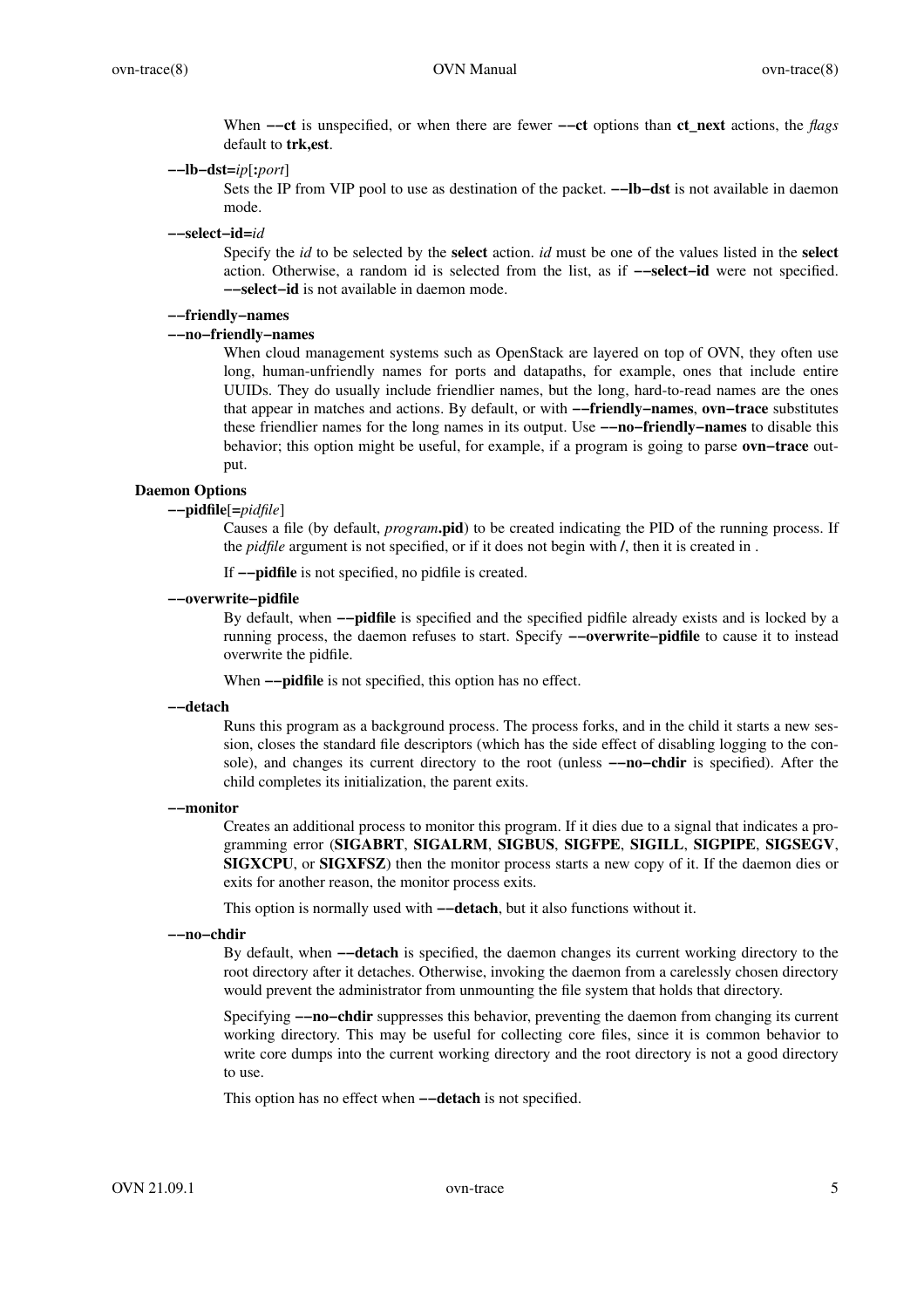### **−−no−self−confinement**

By default this daemon will try to self-confine itself to work with files under well-known directories determined at build time. It is better to stick with this default behavior and not to use this flag unless some other Access Control is used to confine daemon. Note that in contrast to other access control implementations that are typically enforced from kernel-space (e.g. DAC or MAC), selfconfinement is imposed from the user-space daemon itself and hence should not be considered as a full confinement strategy, but instead should be viewed as an additional layer of security.

### **−−user=***user***:***group*

Causes this program to run as a different user specified in *user***:***group*, thus dropping most of the root privileges. Short forms *user* and **:***group* are also allowed, with current user or group assumed, respectively. Only daemons started by the root user accepts this argument.

On Linux, daemons will be granted **CAP\_IPC\_LOCK** and **CAP\_NET\_BIND\_SERVICES** before dropping root privileges. Daemons that interact with a datapath, such as **ovs−vswitchd**, will be granted three additional capabilities, namely **CAP\_NET\_ADMIN**, **CAP\_NET\_BROAD-CAST** and **CAP\_NET\_RAW**. The capability change will apply even if the new user is root.

On Windows, this option is not currently supported. For security reasons, specifying this option will cause the daemon process not to start.

### **Logging Options**

**−v**[*spec*]

## **−−verbose=**[*spec*]

Sets logging levels. Without any *spec*, sets the log level for every module and destination to **dbg**. Otherwise, *spec* is a list of words separated by spaces or commas or colons, up to one from each category below:

- A valid module name, as displayed by the **vlog/list** command on **ovs−appctl**(8), limits the log level change to the specified module.
	- **syslog**, **console**, or **file**, to limit the log level change to only to the system log, to the console, or to a file, respectively. (If **−−detach** is specified, the daemon closes its standard file descriptors, so logging to the console will have no effect.)

On Windows platform, **syslog** is accepted as a word and is only useful along with the **−−syslog−target** option (the word has no effect otherwise).

**off**, **emer**, **err**, **warn**, **info**, or **dbg**, to control the log level. Messages of the given severity or higher will be logged, and messages of lower severity will be filtered out. **off** filters out all messages. See **ovs−appctl**(8) for a definition of each log level.

Case is not significant within *spec*.

Regardless of the log levels set for **file**, logging to a file will not take place unless **−−log−file** is also specified (see below).

For compatibility with older versions of OVS, **any** is accepted as a word but has no effect.

**−v**

### **−−verbose**

Sets the maximum logging verbosity level, equivalent to **−−verbose=dbg**.

## **−vPATTERN:***destination***:***pattern*

#### **−−verbose=PATTERN:***destination***:***pattern*

Sets the log pattern for *destination* to *pattern*. Refer to **ovs−appctl**(8) for a description of the valid syntax for *pattern*.

### **−vFACILITY:***facility*

### **−−verbose=FACILITY:***facility*

Sets the RFC5424 facility of the log message. *facility* can be one of **kern**, **user**, **mail**, **daemon**, **auth**, **syslog**, **lpr**, **news**, **uucp**, **clock**, **ftp**, **ntp**, **audit**, **alert**, **clock2**, **local0**, **local1**, **local2**, **local3**, **local4**, **local5**, **local6** or **local7**. If this option is not specified, **daemon** is used as the default for the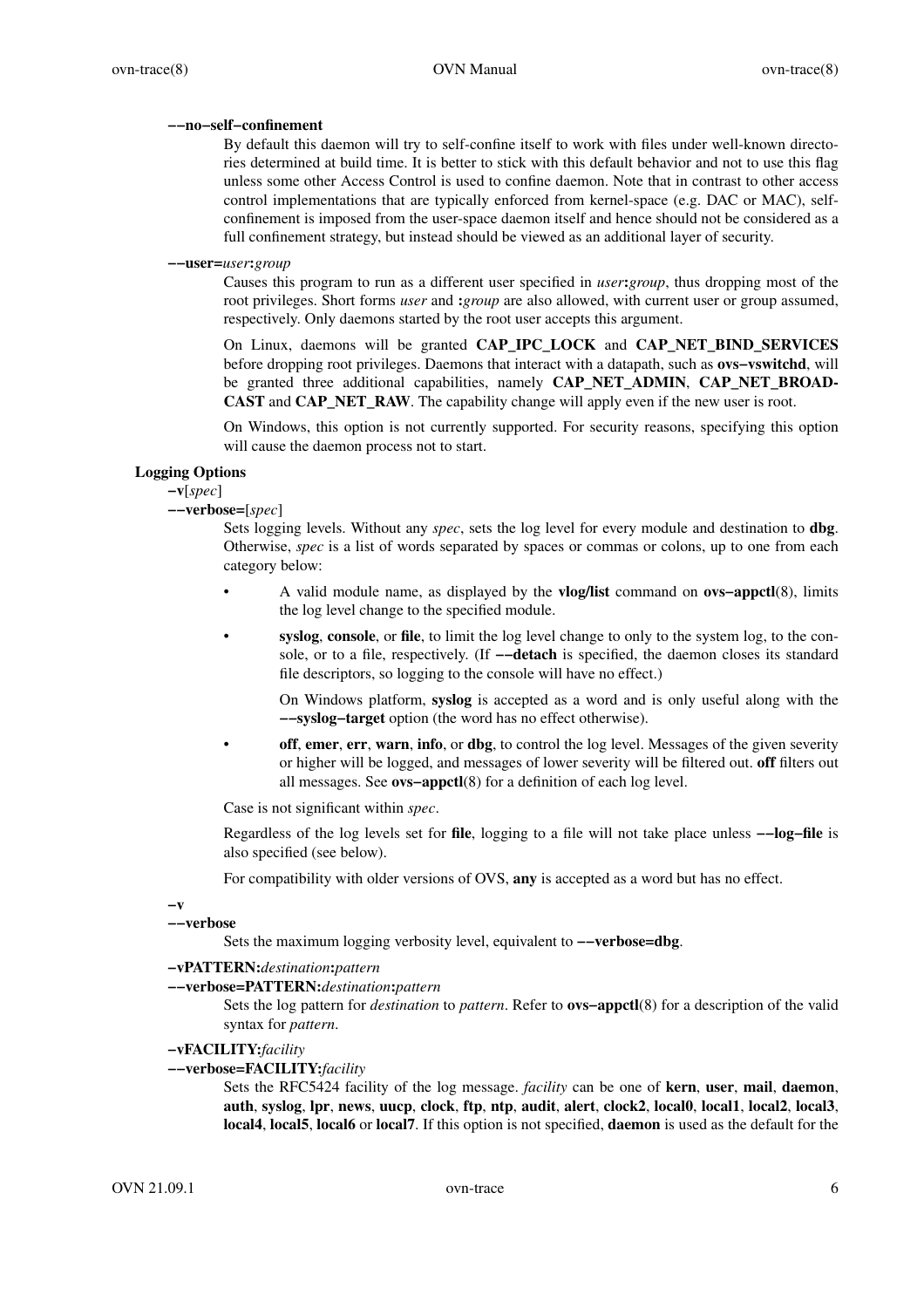local system syslog and **local0** is used while sending a message to the target provided via the **−−syslog−target** option.

**−−log−file**[**=***file*]

Enables logging to a file. If *file* is specified, then it is used as the exact name for the log file. The default log file name used if *file* is omitted is **/usr/local/var/log/ovn/***program***.log**.

#### **−−syslog−target=***host***:***port*

Send syslog messages to UDP *port* on *host*, in addition to the system syslog. The *host* must be a numerical IP address, not a hostname.

## **−−syslog−method=***method*

Specify *method* as how syslog messages should be sent to syslog daemon. The following forms are supported:

- **libc**, to use the libc **syslog()** function. Downside of using this options is that libc adds fixed prefix to every message before it is actually sent to the syslog daemon over **/dev/log** UNIX domain socket.
- **unix:***file*, to use a UNIX domain socket directly. It is possible to specify arbitrary message format with this option. However, **rsyslogd 8.9** and older versions use hard coded parser function anyway that limits UNIX domain socket use. If you want to use arbitrary message format with older **rsyslogd** versions, then use UDP socket to localhost IP address instead.
- **udp:***ip***:***port*, to use a UDP socket. With this method it is possible to use arbitrary message format also with older **rsyslogd**. When sending syslog messages over UDP socket extra precaution needs to be taken into account, for example, syslog daemon needs to be configured to listen on the specified UDP port, accidental iptables rules could be interfering with local syslog traffic and there are some security considerations that apply to UDP sockets, but do not apply to UNIX domain sockets.
- null, to discard all messages logged to syslog.

The default is taken from the **OVS\_SYSLOG\_METHOD** environment variable; if it is unset, the default is **libc**.

### **PKI Options**

PKI configuration is required to use SSL for the connection to the database (and the switch, if **−−ovs** is specified).

## **−p** *privkey.pem*

## **−−private−key=***privkey.pem*

Specifies a PEM file containing the private key used as identity for outgoing SSL connections.

## **−c** *cert.pem*

### **−−certificate=***cert.pem*

Specifies a PEM file containing a certificate that certifies the private key specified on **−p** or **−−private−key** to be trustworthy. The certificate must be signed by the certificate authority (CA) that the peer in SSL connections will use to verify it.

## **−C** *cacert.pem*

**−−ca−cert=***cacert.pem*

Specifies a PEM file containing the CA certificate for verifying certificates presented to this program by SSL peers. (This may be the same certificate that SSL peers use to verify the certificate specified on **−c** or **−−certificate**, or it may be a different one, depending on the PKI design in use.)

## **−C none**